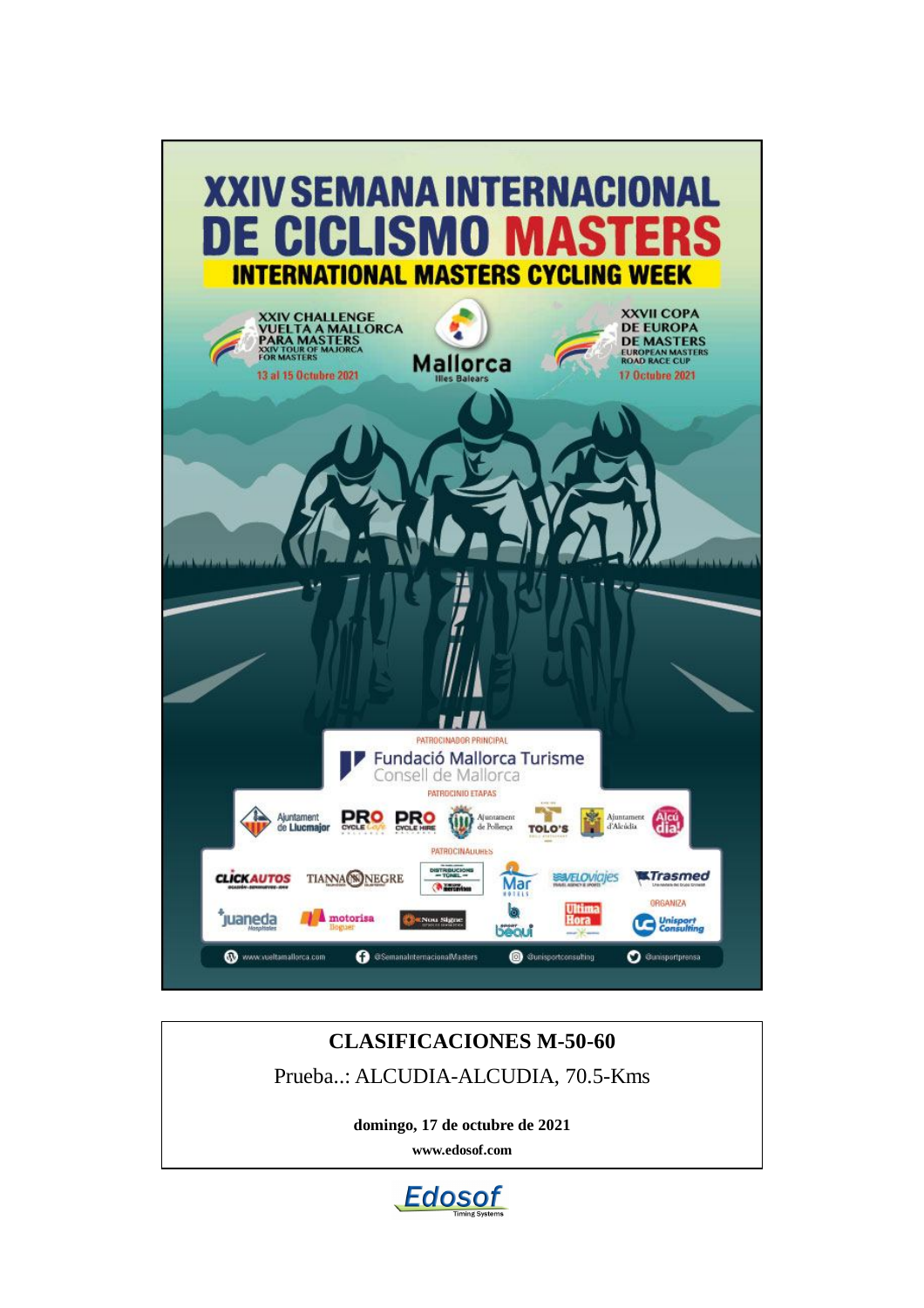

# **XXVII COPA EUROPA MASTERS M-50-60**

### **Organiza.: Unisport Consulting S.L. -RESUMEN CLASIFICACIONES 4ª-Etapa Fecha..: 17/10/21 ALCUDIA-ALCUDIA 70.5-Kms Media..: 45,796-K/h**

| $1^{\circ}$  | 3   | ZUGAY, Jan                        | POL        | M50             | <b>RSC BAETYK REWRC</b>    | 1:32:22 |   |    |
|--------------|-----|-----------------------------------|------------|-----------------|----------------------------|---------|---|----|
| $2^{\circ}$  | 15  | ROS, Ramon                        | <b>ESP</b> | M50             | Futsal                     | 1:32:24 | a | 02 |
| $3^{\circ}$  | 57  | <b>HOLDING, Ashley</b>            | <b>GBR</b> | M55             | Velosol U.K. Masters       | 1:32:24 | a | 02 |
| $4^{\circ}$  | 28  | NEGRETE, Oscar                    | <b>ESP</b> | M50             | Unidos por un Reto         | 1:32:24 | a | 02 |
| $5^{\circ}$  | 44  | <b>BRUCE, Andrew</b>              | <b>GBR</b> | M50             | <b>VANILLI PROJECT</b>     | 1:32:24 | a | 02 |
| $6^{\circ}$  | 20  | TURTON, Dave                      | <b>GBR</b> | M50             | <b>INDEPENDIENTE</b>       | 1:32:24 | a | 02 |
| $7^{\circ}$  | 16  | CHRISTIAN, Spence                 | <b>GBR</b> | M50             | <b>INDEPENDIENTE</b>       | 1:32:24 | a | 02 |
| $8^{\circ}$  | 18  | VAZOUEZ, Manuel                   | <b>ESP</b> | M50             | Norinver Cycling Team      | 1:32:24 | a | 02 |
| $9^{\circ}$  | 50  | ABRAHAM, Antonio                  | <b>ESP</b> | M50             | <b>ARABAY TEAM</b>         | 1:32:24 | a | 02 |
| $10^{\circ}$ | 88  | LEUNTJENS, Kurt                   | <b>BEL</b> | M <sub>55</sub> | <b>INDEPENDIENTE</b>       | 1:32:24 | a | 02 |
| $11^{\circ}$ | 69  | WUBBEN, Antonius                  | <b>NED</b> | M55             | <b>INDEPENDIENTE</b>       | 1:32:24 | a | 02 |
| $12^{\circ}$ | 81  | VAN DER MADE, Erik                | <b>NED</b> | M55             | <b>INDEPENDIENTE</b>       | 1:32:24 | a | 02 |
| $13^{\circ}$ | 74  | PORCEL, Jose                      | <b>ESP</b> | M55             | AC Sineu                   | 1:32:24 | a | 02 |
| $14^{\circ}$ | 116 | SPLAWSKI, Artur                   | POL        | M60             | <b>MERX TEAM WAGROWIEC</b> | 1:32:24 | a | 02 |
| $15^{\circ}$ | 82  | BRUNOT, François Xavier           | <b>ESP</b> | M55             | MALLORCA RAD CYCLING       | 1:32:24 | a | 02 |
| $16^{\circ}$ | 26  | <b>BRAVENBOER, Michael RoyNED</b> |            | M50             | <b>INDEPENDIENTE</b>       | 1:32:24 | a | 02 |
| $17^{\circ}$ | 68  | LORENZANA, Rafael                 | <b>ESP</b> | M55             | <b>INDEPENDIENTE</b>       | 1:32:24 | a | 02 |
| $18^{\circ}$ | 118 | BARTOLEWSKI, Wojciech             | POL        | M60             | activejet                  | 1:32:24 | a | 02 |
| $19^{\circ}$ | 36  | EDWARDS, Jason                    | <b>GBR</b> | M50             | <b>INDEPENDIENTE</b>       | 1:32:24 | a | 02 |
| $20^{\circ}$ | 40  | VARALA, Janne                     | <b>FIN</b> | M50             | Club Jurvan Voima          | 1:32:24 | a | 02 |

| <b>MASTER-50</b> |  |  |
|------------------|--|--|
|                  |  |  |

| 1 <sup>0</sup> | 3 ZUGAY, Jan              | PD         | 1:32:22 |
|----------------|---------------------------|------------|---------|
| $2^{\circ}$    | 15 ROS, Ramon             | PD.        | 1:32:24 |
| $3^{\circ}$    | 28 NEGRETE, Oscar         | PD.        | 1:32:24 |
| $4^{\circ}$    | 44 BRUCE, Andrew          | PD.        | 1:32:24 |
| $5^{\rm o}$    | 20 TURTON, Dave           | IND        | 1:32:24 |
| $6^{\circ}$    | 16 CHRISTIAN, Spence      | IND        | 1:32:24 |
| $7^{\circ}$    | 18 VAZQUEZ, Manuel        | PD         | 1:32:24 |
| $8^{\circ}$    | 50 ABRAHAM, Antonio       | PD.        | 1:32:24 |
|                |                           |            |         |
|                | <b>MASTER-60</b>          |            |         |
| 1 <sup>o</sup> | 116 SPLAWSKI, Artur       | PD         | 1:32:24 |
| $2^{\circ}$    | 118 BARTOLEWSKI, Wojciech | PD         | 1:32:24 |
| $3^{\circ}$    | 110 JUERGEN, Sopp         | PD.        | 1:32:24 |
| $4^{\circ}$    | 102 CARPENTER, Nigel      | IND        | 1:32:30 |
| $5^{\circ}$    | 109 FONT, Jaume           | VII.       | 1:32:30 |
| $6^{\circ}$    | 107 ALFARO, Jose          | <b>TUN</b> | 1:32:30 |
| $7^\circ$      | 115 JASIONEK, Tadeusz     | PD.        | 1:32:30 |

## **MASTER-55**

| $1^{\circ}$ |                  | 57 HOLDING, Ashley         | <b>PD</b>  | 1:32:24 |
|-------------|------------------|----------------------------|------------|---------|
| $2^{\circ}$ |                  | 88 LEUNTJENS, Kurt         | <b>IND</b> | 1:32:24 |
| $3^{\circ}$ |                  | 69 WUBBEN, Antonius        | <b>IND</b> | 1:32:24 |
| 4°          |                  | 81 VAN DER MADE, Erik      | <b>IND</b> | 1:32:24 |
| $5^{\circ}$ |                  | 74 PORCEL, Jose            | <b>PD</b>  | 1:32:24 |
| $6^{\circ}$ |                  | 82 BRUNOT, François Xavier | MAL        | 1:32:24 |
| 7°          |                  | 68 LORENZANA, Rafael       | <b>IND</b> | 1:32:24 |
| 8°          |                  | 58 GABRIEL, Brun           | <b>IND</b> | 1:32:30 |
|             | <b>MASTER-65</b> |                            |            |         |
| $1^{\circ}$ |                  | 141 DUNSCHEN, Norbert      | <b>IND</b> | 1:32:30 |
| $2^{\circ}$ |                  | 138 ROBERT, Massot         | PD.        | 1:32:30 |
| $3^{\circ}$ |                  | 146 ARAGONES, Andres       | <b>PD</b>  | 1:32:30 |
| 4°          |                  | 144 HEDTMANN, Ralf         | <b>IND</b> | 1:32:30 |
| 5°          |                  | 136 MIGUEL, Francisco      | <b>NOU</b> | 1:32:30 |
|             |                  |                            |            |         |







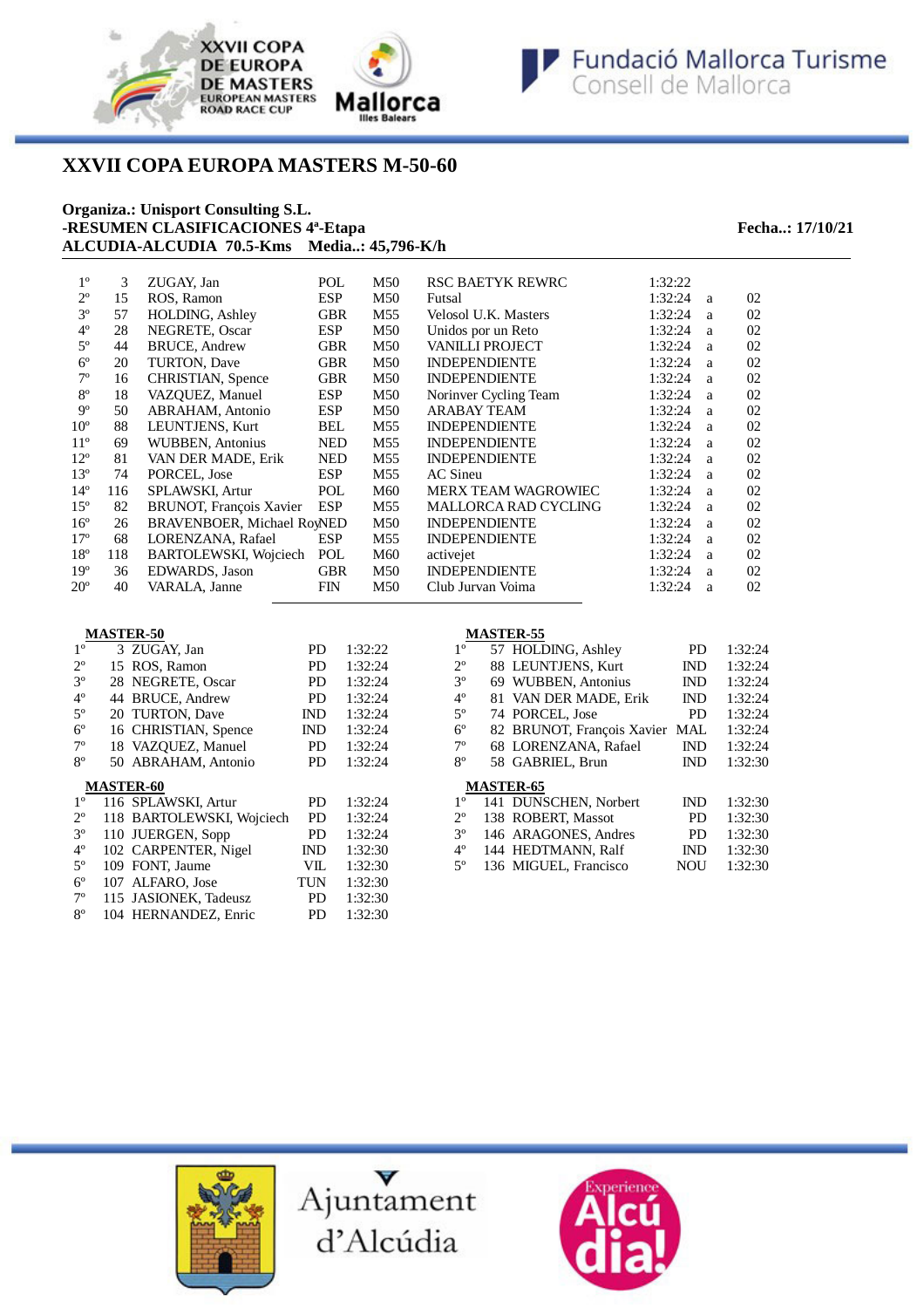



———————————————————————————————————————————————



**XXVII COPA EUROPA MASTERS M-50-60**

**Organiza.: Unisport Consulting S.L.**

**CLASIFICACION** 4<sup>ª</sup> Etapa<br> **ALCUDIA ALCUDIA**, 70.5-Kms Media..: 45,796-K/h<br> **Pag.Eta..:** 1 **ALCUDIA-ALCUDIA, 70.5-Kms Media..: 45,796-K/h Pag.Eta..: 1** 

|   | Pto.                   | Dor.       | Pais             | Nombre                      | Cat             | Equipo<br>------------- | hh:mm:ss     |            |
|---|------------------------|------------|------------------|-----------------------------|-----------------|-------------------------|--------------|------------|
|   | $- - -$<br>$1^{\circ}$ | $---$<br>3 | $- - - -$<br>POL | ZUGAY, Jan                  | $---$<br>M50    | RSC BAETYK REWRC        |              | 01:32:22   |
| b | $2^{\circ}$            | 15         | <b>ESP</b>       | ROS, Ramon                  | M50             | Futsal                  | $\rm{a}$     | 02         |
|   | $3^{\circ}$            | 57         | <b>GBR</b>       | HOLDING, Ashley             | M55             | Velosol U.K. Masters    | $\rm{a}$     | 02         |
|   | $4^{\circ}$            | 28         | <b>ESP</b>       | NEGRETE, Oscar              | M50             | Unidos por un Reto      | $\mathbf{a}$ | 02         |
|   | $5^{\circ}$            | 44         | <b>GBR</b>       | <b>BRUCE, Andrew</b>        | M50             | VANILLI PROJECT         | $\mathbf{a}$ | 02         |
|   | $6^{\circ}$            | 20         | <b>GBR</b>       | TURTON, Dave                | M50             | <b>INDEPENDIENTE</b>    | $\mathbf{a}$ | 02         |
|   | $7^{\circ}$            | 16         | <b>GBR</b>       | CHRISTIAN, Spence           | M50             | <b>INDEPENDIENTE</b>    | $\mathbf{a}$ | 02         |
|   | $8^{\circ}$            | 18         | <b>ESP</b>       | VAZQUEZ, Manuel             | M50             | Norinver Cycling Team   | a            | 02         |
| b | $9^{\circ}$            | 50         | <b>ESP</b>       | ABRAHAM, Antonio            | M50             | <b>ARABAY TEAM</b>      | a            | 02         |
|   | $10^{\circ}$           | 88         | <b>BEL</b>       | LEUNTJENS, Kurt             | M55             | <b>INDEPENDIENTE</b>    | a            | 02         |
|   | $11^{\circ}$           | 69         | <b>NED</b>       | WUBBEN, Antonius            | M55             | <b>INDEPENDIENTE</b>    | a            | 02         |
|   | $12^{\circ}$           | 81         | <b>NED</b>       | VAN DER MADE, Erik          | M55             | <b>INDEPENDIENTE</b>    | a            | 02         |
| b | $13^{\circ}$           | 74         | <b>ESP</b>       | PORCEL, Jose                | M55             | <b>AC</b> Sineu         | a            | 02         |
|   | $14^{\circ}$           | 116        | POL              | SPLAWSKI, Artur             | M60             | MERX TEAM WAGROWIEC     | a            | 02         |
| b | $15^{\circ}$           | 82         | <b>ESP</b>       | BRUNOT, François Xavier     | M55             | MALLORCA RAD CYCLING    | a            | 02         |
| b | $16^{\circ}$           | 26         | <b>NED</b>       | BRAVENBOER, Michael Roy M50 |                 | <b>INDEPENDIENTE</b>    | a            | 02         |
|   | $17^{\circ}$           | 68         | <b>ESP</b>       | LORENZANA, Rafael           | M55             | <b>INDEPENDIENTE</b>    | a            | 02         |
|   | $18^{\rm o}$           | 118        | POL              | BARTOLEWSKI, Wojciech       | M60             | activejet               | $\mathbf{a}$ | 02         |
|   | $19^{\circ}$           | 36         | <b>GBR</b>       | EDWARDS, Jason              | M50             | <b>INDEPENDIENTE</b>    | $\mathbf{a}$ | 02         |
|   | $20^{\circ}$           | 40         | <b>FIN</b>       | VARALA, Janne               | M50             | Club Jurvan Voima       | a            | 02         |
|   | $21^{\circ}$           | 42         | <b>ESP</b>       | MOLINA, Santiago            | M50             | Pinturex Team Lozano    | a            | 02         |
|   | $22^{\circ}$           | 54         | <b>GBR</b>       | ADAMSONS, Antony            | M50             | CC FF PRATTS RACING     | a            | 02         |
|   | $23^{\circ}$           | 110        | <b>GER</b>       | JUERGEN, Sopp               | M60             | ETK networks            | a            | 02         |
|   | $24^{\circ}$           | 58         | <b>FRA</b>       | GABRIEL, Brun               | M55             | <b>INDEPENDIENTE</b>    | a            | 08         |
|   | $25^{\circ}$           | 37         | <b>GBR</b>       | <b>BRIERLEY, Andrew</b>     | M50             | <b>Team Scotland</b>    | a            | 08         |
|   | $26^{\circ}$           | 72         | <b>GER</b>       | WITTIG, Torsten             | M55             | <b>INDEPENDIENTE</b>    | a            | 08         |
|   | $27^{\circ}$           | 85         | <b>DEN</b>       | WISHOLM, Ronny Herman       | M55             | <b>RSCS CYCLING</b>     | $\rm{a}$     | 08         |
|   | $28^{\rm o}$           | 102        | <b>GBR</b>       | CARPENTER, Nigel            | M60             | <b>INDEPENDIENTE</b>    | $\mathbf{a}$ | 08         |
|   | $29^{\circ}$           | 35         | <b>ESP</b>       | MEDRANO, Antonio Miguel     | M50             | <b>UCMC</b>             | $\mathbf{a}$ | 08         |
|   | $30^{\circ}$           | 141        | <b>GER</b>       | DUNSCHEN, Norbert           | M65             | <b>INDEPENDIENTE</b>    | a            | 08         |
|   | $31^{\circ}$           | 138        | <b>FRA</b>       | ROBERT, Massot              | M65             | <b>US BOUSCATAISE</b>   | $\rm{a}$     | 08         |
|   | $32^{\circ}$           | $\,8\,$    | <b>GBR</b>       | BLAIR, Gordon               | M50             | <b>INDEPENDIENTE</b>    | a            | 08         |
|   | $33^{\circ}$           | 25         | POL              | SZCZEPANIK, Piotr           | M50             | <b>INDEPENDIENTE</b>    | a            | 08         |
|   | $34^{\circ}$           | 24         | <b>GBR</b>       | <b>BOWDITCH, Gerald</b>     | M50             | <b>INDEPENDIENTE</b>    | a            | 08         |
|   | $35^{\circ}$           | 30         | $\rm{EE}$        | KISKONEN, Eero              | M50             | <b>INDEPENDIENTE</b>    | a            | 08         |
| b | $36^{\circ}$           | 109        | <b>ESP</b>       | FONT, Jaume                 | M60             | C.C. LA VILETA          | a            | 08         |
| b | $37^{\circ}$           | 38         | <b>ESP</b>       | FRANCO, Miguel Ángel        |                 | M50 C.C. MANCOR         | a            | ${\bf 08}$ |
| b | 38°                    | 107        | <b>ESP</b>       | ALFARO, Jose                |                 | M60 HERBES TUNEL        | a            | 08         |
|   | $39^\circ$             | 146        | <b>ESP</b>       | ARAGONES, Andres            | M65             | <b>DAVIMA</b>           | a            | 08         |
|   | $40^{\circ}$           | 115        | POL              | <b>JASIONEK, Tadeusz</b>    | M60             | <b>JF DUET GOLENIÓW</b> | a            | 08         |
|   | $41^{\circ}$           | 7          | <b>UKR</b>       | PETROVYCH, Viktor           | M50             | <b>INDEPENDIENTE</b>    | a            | 08         |
|   | $42^{\circ}$           | 144        | <b>GER</b>       | HEDTMANN, Ralf              | M65             | <b>INDEPENDIENTE</b>    |              | 08         |
|   | $43^{\circ}$           | 89         | POL              | CHOJNACKI, Jaroslaw         | M <sub>55</sub> | <b>INDEPENDIENTE</b>    | a            | 08         |
|   | $44^\circ$             | 80         | <b>SVK</b>       | MOSNAK, Branislav           | M <sub>55</sub> | <b>INDEPENDIENTE</b>    | a            | 08         |
|   | $45^{\circ}$           | 104        | <b>ESP</b>       | HERNANDEZ, Enric            | M60             | Probike Club            | a            | 08         |
|   | $46^{\circ}$           | 120        | <b>ESP</b>       | ALBA, Juan                  | M60             | <b>INDEPENDIENTE</b>    | a            | 08         |
| b | $47^{\circ}$           | 75         | <b>ESP</b>       | SUAU, Bartolome             | M55             | <b>INDEPENDIENTE</b>    | a            | 08         |
|   | $48^\circ$             | 67         | <b>ESP</b>       | <b>ZEROLO</b> , Jose Miguel | M55             | <b>INDEPENDIENTE</b>    | a<br>a       | 08         |
|   |                        |            |                  |                             |                 |                         |              |            |



Ajuntament d'Alcúdia

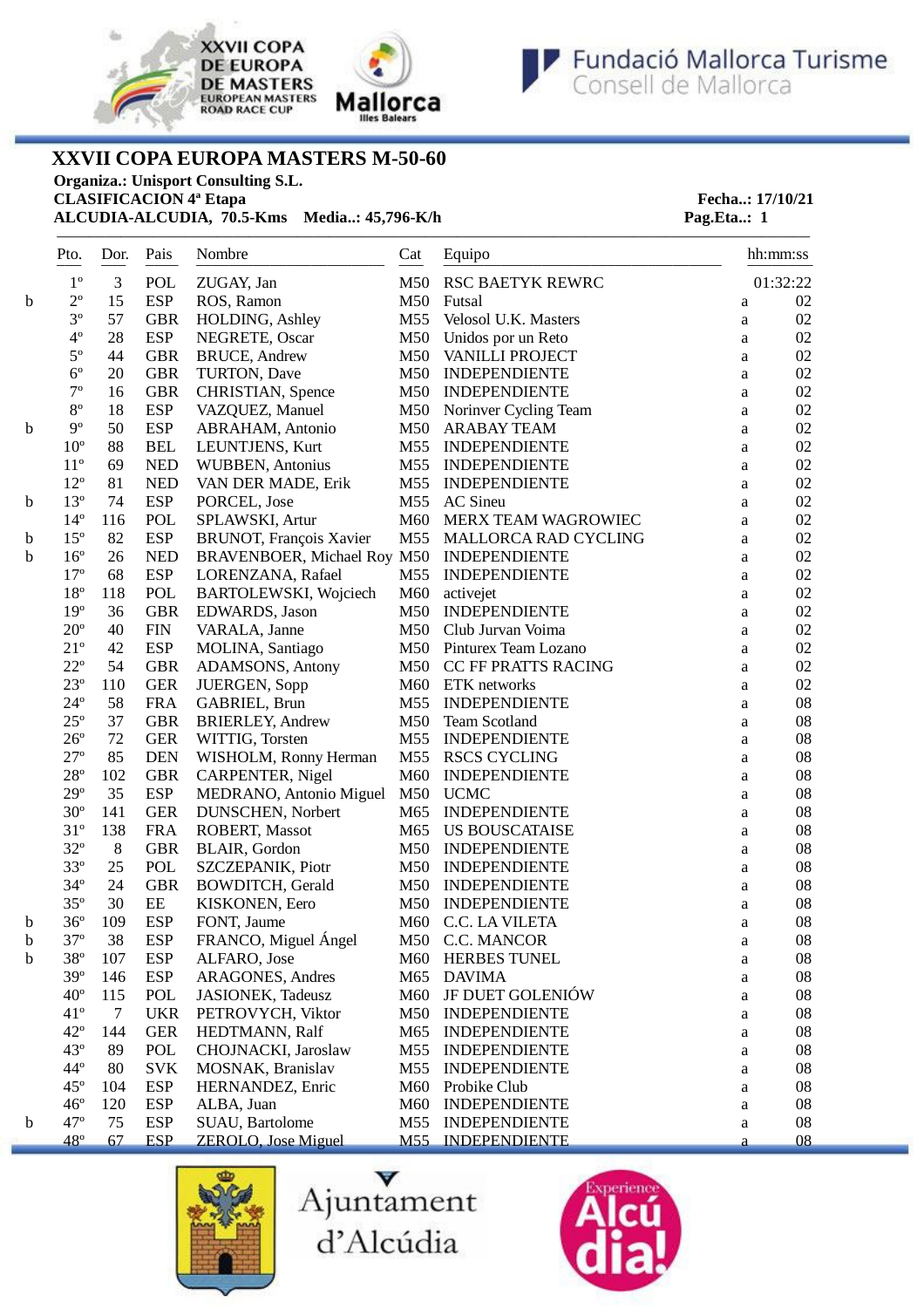

**XXVII COPA DE EUROPA DE MASTERS**<br>EUROPEAN MASTERS<br>ROAD RACE CUP





### Fecha..: 17/10/21 Pag.Eta..: 2

| Pto.<br>$- - -$ |              | Dor.                                                          |            | Pais<br>Nombre<br>Cat<br>$- - - -$ |     | Equipo                        |              | hh:mm:ss |  |
|-----------------|--------------|---------------------------------------------------------------|------------|------------------------------------|-----|-------------------------------|--------------|----------|--|
|                 | $49^\circ$   | 108                                                           | <b>GER</b> | GROSSEGGER, Marco                  | M60 | <b>BICIMED TEAM</b>           | a            | 08       |  |
| b               | $50^{\circ}$ | 31                                                            | <b>ESP</b> | ARTIGUES, Toni                     | M50 | <b>INDEPENDIENTE</b>          | a            | 08       |  |
|                 | $51^{\circ}$ | 10                                                            | <b>ESP</b> | MADRIGAL, Jose                     |     | M50 RCB MOTOR BEGUES          | a            | 08       |  |
|                 | $52^{\circ}$ | 49                                                            | <b>ESP</b> | DÍEZ, Iñaki                        |     | M50 INDEPENDIENTE             | $\rm{a}$     | 08       |  |
| b               | $53^{\circ}$ | 60                                                            | <b>IO</b>  | KNIGHT, Kenneth                    |     | M55 INDEPENDIENTE             | a            | 08       |  |
| b               | $54^{\circ}$ | $\overline{9}$                                                | <b>ESP</b> | CRESPI, Felip                      | M50 | <b>ARABAY TEAM</b>            | a            | 08       |  |
|                 | $55^{\circ}$ | 41                                                            | <b>ESP</b> | KLEINER, Franz                     | M50 | NOU EMPORDA BIKES C.C.        | $\rm{a}$     | 08       |  |
|                 | $56^{\circ}$ | PÉREZ, Daniel<br><b>ESP</b><br>43<br>M50 Pinturex Team Lozano |            |                                    | a   | 08                            |              |          |  |
|                 | $57^{\circ}$ | 111                                                           | <b>ESP</b> | LANZUELA, Juan                     | M60 | P.C. TUROLENSE                | a            | 08       |  |
|                 | 58°          | 11                                                            | <b>DEN</b> | ANDERSEN, Henrik Dann              | M50 | <b>Xtreme Master</b>          | a            | 08       |  |
|                 | 59°          | $\overline{2}$                                                | POL        | OSKOCSLE, Darna                    | M50 | ALVA-1                        | a            | 08       |  |
|                 | $60^{\circ}$ | 101                                                           | <b>GBR</b> | SMITH, Pete                        | M60 | TEAM JEWSON M.I. RACING       | a            | 08       |  |
|                 | $61^\circ$   | 14                                                            | <b>UKR</b> | FEDOROV, Viktor                    |     | M50 INDEPENDIENTE             | a            | 08       |  |
|                 | $62^{\circ}$ | 84                                                            | <b>GBR</b> | SOLER, Jose                        |     | M55 CC Saddledrunk Race Team  | a            | 08       |  |
|                 | $63^\circ$   | 76                                                            | <b>GBR</b> | STOYLE, David                      |     | M55 INDEPENDIENTE             | a            | 08       |  |
| $\mathbf b$     | $64^{\circ}$ | 59                                                            | <b>ESP</b> | BAUZA, Antonio                     | M55 | C.C. LA VILETA                | a            | 08       |  |
| b               | $65^\circ$   | 22                                                            | <b>ESP</b> | GIRONA, Juan                       | M50 | <b>INDEPENDIENTE</b>          | a            | 08       |  |
| b               | $66^{\circ}$ | 106                                                           | <b>ESP</b> | QUETGLAS, Bartolome                | M60 | <b>HERBES TUNEL</b>           | $\mathbf{a}$ | 08       |  |
|                 | $67^{\circ}$ | 39                                                            | <b>ESP</b> | <b>ANDREU, Lluis</b>               | M50 | passione cyclin team          | a            | 08       |  |
|                 | $68^{\circ}$ | 136                                                           | <b>ESP</b> | MIGUEL, Francisco                  | M65 | NOU EMPORDA BIKES C.C.        | a            | 08       |  |
|                 | $69^\circ$   | 105                                                           | <b>ESP</b> | CABELLO, Manuel                    | M60 | Veterans Catalunya As. Ciclis | a            | 08       |  |
|                 | $70^{\circ}$ | $\overline{4}$                                                | <b>ESP</b> | DE CASTRO, Jesus Manuel            | M50 | Kom Biker                     | a            | 08       |  |
|                 | $71^{\circ}$ | 66                                                            | <b>GBR</b> | PHILLIPS, Peter                    |     | M55 INDEPENDIENTE             | $\mathbf{a}$ | 08       |  |
| b               | $72^{\circ}$ | 29                                                            | <b>ESP</b> | RODRÍGUEZ, Jorge Aparicio M50      |     | MALLORCA RAD CYCLING          | $\rm{a}$     | 08       |  |
| b               | $73^{\circ}$ | 34                                                            | <b>ESP</b> | <b>COMPANY, Miguel Angel</b>       | M50 | Oromia                        | a            | 08       |  |
| b               | $74^{\circ}$ | 62                                                            | <b>ESP</b> | MULET, Pedro                       | M55 | Club Ciclista Inca            | a            | 08       |  |
|                 | $75^{\circ}$ | 56                                                            | <b>GBR</b> | HARRISON, Michael                  | M55 | Congleton CC                  | a            | 08       |  |
|                 | $76^{\circ}$ | 46                                                            | <b>AND</b> | ROBERT, Francesc                   | M50 | <b>INDEPENDIENTE</b>          | a            | 08       |  |
|                 | $77^{\circ}$ | 5                                                             | <b>GBR</b> | NOEL, Stephen                      | M50 | <b>INDEPENDIENTE</b>          | $\rm{a}$     | 08       |  |
| $\mathbf b$     | $78^{\circ}$ | 83                                                            | <b>ESP</b> | <b>BUADES, Guillermo</b>           | M55 | C.C. LA VILETA                | a            | 08       |  |
|                 | $79^{\circ}$ | 103                                                           | <b>ESP</b> | SABATER, Jordi                     | M60 | <b>Banyoles CC</b>            | a            | 08       |  |
| b               | $80^{\circ}$ | 45                                                            | <b>ESP</b> | BARCELÓ, Juan                      | M50 | <b>HERBES TUNEL</b>           | a            | 08       |  |
|                 | 81°          | 113                                                           | <b>COL</b> | ORTEGA, Jose                       | M60 | <b>COLOMBIA</b>               | $\mathbf{a}$ | 20       |  |
|                 | $82^{\circ}$ | 55                                                            | <b>ESP</b> | ROSSELLO, Tomeu                    |     | M50 PENYA CICLISTA PORRERENCA | a            | 20       |  |
|                 | 83°          | 32                                                            | <b>GBR</b> | CHAMBERS, Jonathon                 | M50 | <b>INDEPENDIENTE</b>          | a            | 20       |  |
|                 | $84^{\circ}$ | 73                                                            | <b>GBR</b> | ADESANYA, Toks                     | M55 | Addiscombe                    | a            | $20\,$   |  |
|                 | 85°          | 86                                                            | <b>GBR</b> | MOORE, Richard                     | M55 | <b>INDEPENDIENTE</b>          | a            | 23       |  |
|                 | $86^{\circ}$ | 78                                                            | <b>DEN</b> | THORSTED, Soeren                   |     | M55 INDEPENDIENTE             | a            | 23       |  |
| b               | $87^{\rm o}$ | 19                                                            | <b>ESP</b> | NOGUERA, Bernat                    | M50 | MALLORCA RAD CYCLING          | a            | 26       |  |





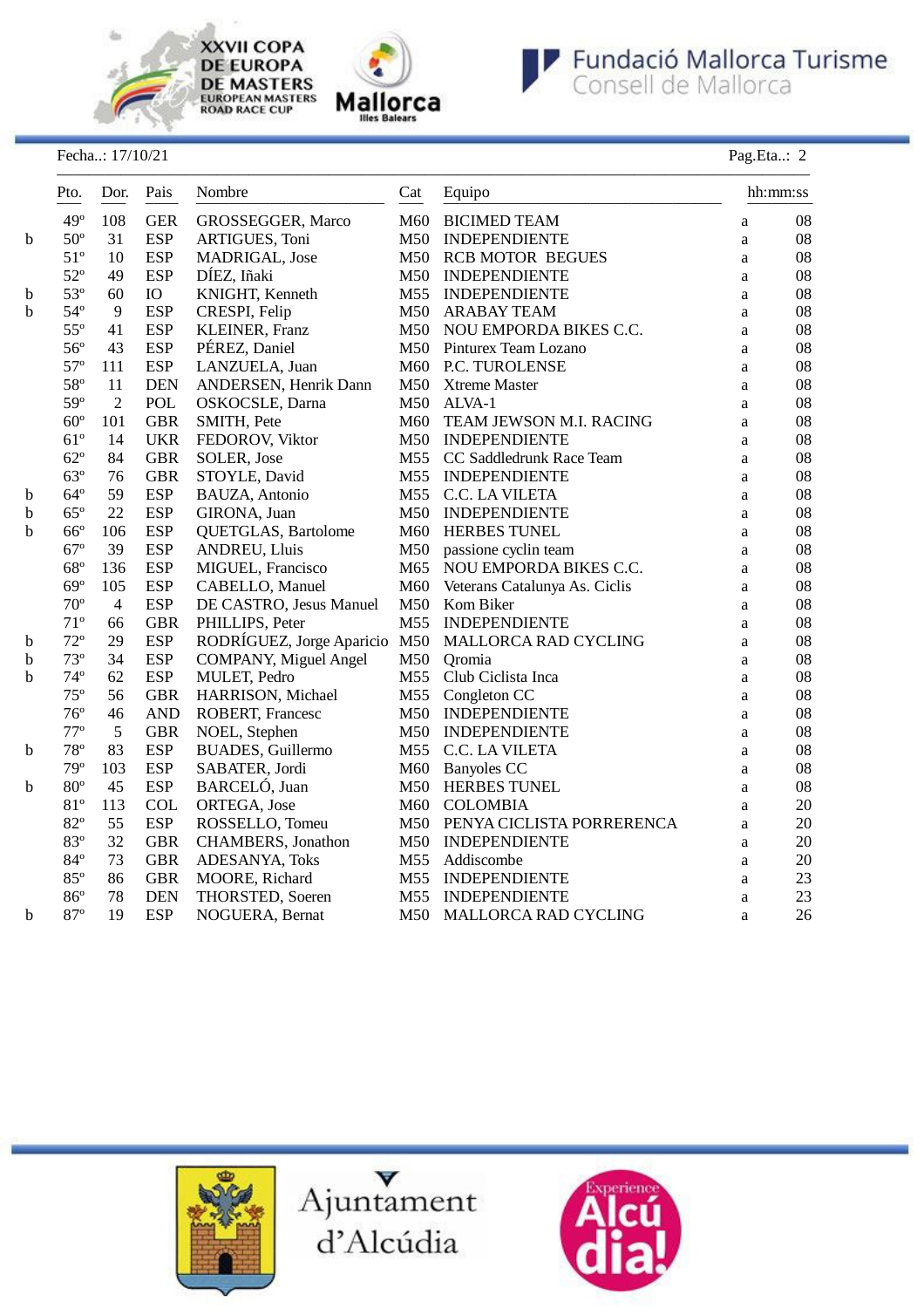

### **-GRAN PREMIO SEMANA INTERNACIONAL MASTERS -M60/M65 - -GRAND PRIX INTERNATIONAL MASTERS WEEK-M60/M65 -**

( Clasificacion General de la Semana ) ( General classification of the week )

| Organiza.: Unisport Consulting S.L.<br>Fecha:17/10/2021 |                             |       |            |               |      |        |              |  |
|---------------------------------------------------------|-----------------------------|-------|------------|---------------|------|--------|--------------|--|
|                                                         | <b>Dor</b> Nombre           | Cate. | Pais       | <b>Trofeo</b> | Copa | Vuelta | <b>Total</b> |  |
|                                                         | 138 ROBERT, Massot          | 004   | <b>FRA</b> |               | 40   | 75     | 115          |  |
|                                                         | 44 BRUCE, Andrew            | 001   | <b>GBR</b> |               | 42   | 72     | 114          |  |
|                                                         | 16   CHRISTIAN, Spence      |       | <b>GBR</b> |               | 38   | 75     | 113          |  |
|                                                         | 102 CARPENTER, Nigel        | 003   | <b>GBR</b> |               | 44   | 66     | 110          |  |
|                                                         | 116   SPLAWSKI, Artur       | 003   | POL        |               | 50   | 60     | 110          |  |
|                                                         | 110 JUERGEN, Sopp           | 003   | <b>GER</b> |               | 46   | 63     | 109          |  |
|                                                         | 109   FONT, Jaume           | 003   | <b>ESP</b> |               | 38   | 69     | 107          |  |
|                                                         | 118   BARTOLEWSKI, Wojciech | 003   | POL        |               | 48   | 57     | 105          |  |
|                                                         | 111   LANZUELA, Juan        | 003   | <b>ESP</b> |               | 22   | $72\,$ | 94           |  |
|                                                         | 108   GROSSEGGER, Marco     | 003   | <b>GER</b> |               | 24   | 54     | 78           |  |
|                                                         | 42   MOLINA, Santiago       | 001   | <b>ESP</b> |               | 14   | 60     | 74           |  |
|                                                         | 72   WITTIG, Torsten        | 002   | <b>GER</b> |               | 6    | 66     | 72           |  |
|                                                         | 56 HARRISON, Michael        | 002   | <b>GBR</b> |               |      | 69     | 69           |  |
|                                                         | 50 ABRAHAM, Antonio         | 001   | <b>ESP</b> |               | 34   | 33     | 67           |  |
|                                                         | 12 SUSALLEK, Veit           | 001   | <b>GER</b> |               |      | 63     | 63           |  |
|                                                         | 57   HOLDING, Ashley        | 002   | <b>GBR</b> |               | 46   | 12     | 58           |  |
|                                                         | 78 THORSTED, Soeren         | 002   | <b>DEN</b> |               |      | 57     | 57           |  |
|                                                         | 10   MADRIGAL, Jose         | 001   | <b>ESP</b> |               |      | 54     | 54           |  |
|                                                         | 34 COMPANY, Miguel Angel    | 001   | <b>ESP</b> |               |      | 51     | 51           |  |
|                                                         | $3$ ZUGAY, Jan              | 001   | POL        |               | 50   |        | 50           |  |
|                                                         | 32 CHAMBERS, Jonathon       | 001   | <b>GBR</b> |               |      | 48     | 48           |  |
|                                                         | $15$ ROS, Ramon             | 001   | <b>ESP</b> |               | 48   |        | 48           |  |
|                                                         | 26 BRAVENBOER, Michael Roy  | 001   | <b>NED</b> |               | 22   | 24     | 46           |  |
| 11                                                      | ANDERSEN, Henrik Dann       | 001   | <b>DEN</b> |               |      | 45     | 45           |  |
|                                                         | 82 BRUNOT, François Xavier  | 002   | <b>ESP</b> |               | 24   | 21     | 45           |  |
|                                                         | 28 NEGRETE, Oscar           | 001   | <b>ESP</b> |               | 44   |        | 44           |  |
| 25                                                      | SZCZEPANIK, Piotr           | 001   | POL        |               |      | 42     | 42           |  |
|                                                         | 18   VAZQUEZ, Manuel        | 001   | <b>ESP</b> |               | 36   | 6      | 42           |  |
| 141                                                     | DUNSCHEN, Norbert           | 004   | <b>GER</b> |               | 42   |        | 42           |  |
|                                                         | 20 TURTON, Dave             | 001   | <b>GBR</b> |               | 40   |        | 40           |  |
|                                                         | 24 BOWDITCH, Gerald         | 001   | <b>GBR</b> |               |      | 39     | 39           |  |
|                                                         | 47   BRYANT, Martin         | 001   | <b>GBR</b> |               |      | 36     | 36           |  |
| 107                                                     | ALFARO, Jose                | 003   | <b>ESP</b> |               | 36   |        | 36           |  |
|                                                         | 40   VARALA, Janne          | 001   | FIN        |               | 16   | 18     | 34           |  |
|                                                         | 146   ARAGONES, Andres      | 004   | <b>ESP</b> |               | 34   |        | 34           |  |
|                                                         | 88   LEUNTJENS, Kurt        | 002   | <b>BEL</b> |               | 32   |        | 32           |  |
|                                                         | 115 JASIONEK, Tadeusz       | 003   | POL        |               | 32   |        | 32           |  |
|                                                         | 14   FEDOROV, Viktor        | 001   | UKR        |               |      | 30     | 30           |  |
|                                                         | 69 WUBBEN, Antonius         | 002   | <b>NED</b> |               | 30   |        | 30           |  |
|                                                         | 144   HEDTMANN, Ralf        | 004   | <b>GER</b> |               | 30   |        | 30           |  |
| 81                                                      | VAN DER MADE, Erik          | 002   | <b>NED</b> |               | 28   |        | 28           |  |
|                                                         | 104   HERNANDEZ, Enric      | 003   | <b>ESP</b> |               | 28   |        | $28\,$       |  |
|                                                         | 38 FRANCO, Miguel Ángel     | 001   | <b>ESP</b> |               |      | 27     | 27           |  |
|                                                         | 74   PORCEL, Jose           | 002   | <b>ESP</b> |               | 26   |        | 26           |  |
|                                                         | 120   ALBA, Juan            | 003   | <b>ESP</b> |               | 26   |        | 26           |  |
|                                                         | 68 LORENZANA, Rafael        | 002   | <b>ESP</b> |               | 20   |        | 20           |  |
|                                                         | 101 SMITH, Pete             | 003   | <b>GBR</b> |               | 20   |        | 20           |  |







Pagina 1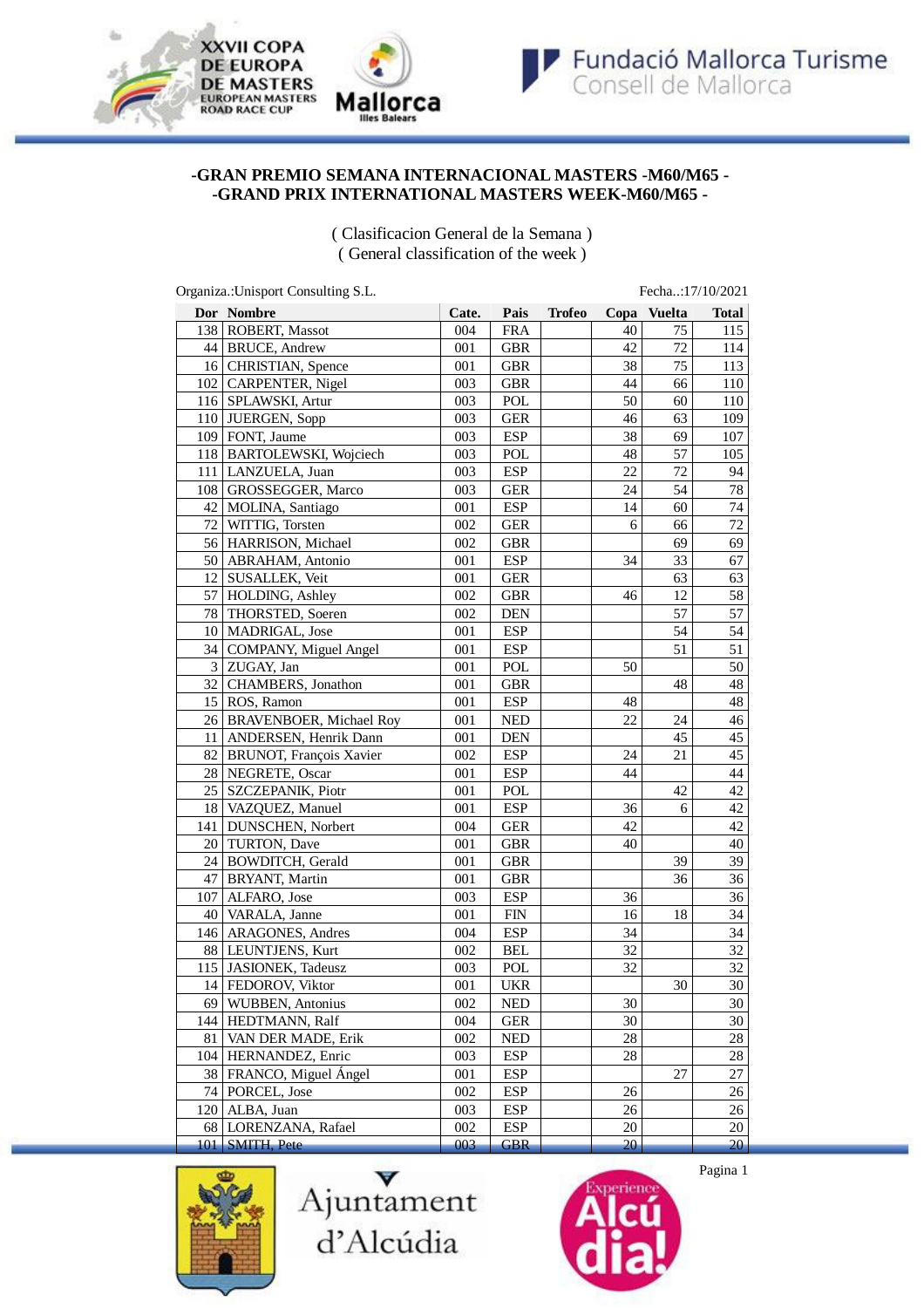



|                | Dor Nombre                    | Cate. | Pais                        | <b>Trofeo</b> |                | Copa Vuelta | <b>Total</b>            |
|----------------|-------------------------------|-------|-----------------------------|---------------|----------------|-------------|-------------------------|
|                | 36 EDWARDS, Jason             | 001   | <b>GBR</b>                  |               | 18             |             | 18                      |
|                | 106   QUETGLAS, Bartolome     | 003   | <b>ESP</b>                  |               | 18             |             | 18                      |
|                | 136   MIGUEL, Francisco       | 004   | <b>ESP</b>                  |               | 16             |             | 16                      |
|                | 86 MOORE, Richard             | 002   | <b>GBR</b>                  |               |                | 15          | 15                      |
|                | 105   CABELLO, Manuel         | 003   | <b>ESP</b>                  |               | 14             |             | 14                      |
|                | 54 ADAMSONS, Antony           | 001   | <b>GBR</b>                  |               | 12             |             | 12                      |
|                | 103   SABATER, Jordi          | 003   | <b>ESP</b>                  |               | 12             |             | 12                      |
|                | 58 GABRIEL, Brun              | 002   | <b>FRA</b>                  |               | 10             |             | 10                      |
|                | 113 ORTEGA, Jose              | 003   | <b>COL</b>                  |               | 10             |             | 10                      |
|                | 63 JAKOBSEN, Laurits Thorning | 002   | $\mathbf{DEN}$              |               |                | 9           | $\boldsymbol{9}$        |
|                | 37 BRIERLEY, Andrew           | 001   | <b>GBR</b>                  |               | 8              |             | $\overline{8}$          |
|                | 85   WISHOLM, Ronny Herman    | 002   | $\mathop{\rm DEN}\nolimits$ |               | $\overline{4}$ |             | $\overline{4}$          |
|                | 45   BARCELÓ, Juan            | 001   | <b>ESP</b>                  |               |                | 3           | $\overline{\mathbf{3}}$ |
|                | 35   MEDRANO, Antonio Miguel  | 001   | <b>ESP</b>                  |               | $\overline{c}$ |             | $\overline{2}$          |
| 5 <sup>1</sup> | NOEL, Stephen                 | 001   | <b>GBR</b>                  |               |                |             |                         |
| 8 <sup>1</sup> | <b>BLAIR</b> , Gordon         | 001   | <b>GBR</b>                  |               |                |             |                         |
|                | 19 NOGUERA, Bernat            | 001   | <b>ESP</b>                  |               |                |             |                         |
| 21 I           | <b>BROUGHAM</b> , Jeremy      | 001   | <b>GBR</b>                  |               |                |             |                         |
|                | 23 LEWIS, Kieron              | 001   | <b>GBR</b>                  |               |                |             |                         |
|                | 27   BYRNE, Nigel             | 001   | <b>GBR</b>                  |               |                |             |                         |
|                | 29 RODRÍGUEZ, Jorge Aparicio  | 001   | <b>ESP</b>                  |               |                |             |                         |
|                | 39   ANDREU, Lluis            | 001   | <b>ESP</b>                  |               |                |             |                         |
|                | 41   KLEINER, Franz           | 001   | <b>ESP</b>                  |               |                |             |                         |
|                | 43 PÉREZ, Daniel              | 001   | <b>ESP</b>                  |               |                |             |                         |
|                | 46 ROBERT, Francesc           | 001   | <b>AND</b>                  |               |                |             |                         |
|                | 49 DÍEZ, Iñaki                | 001   | <b>ESP</b>                  |               |                |             |                         |
|                | 51 SCHÖLLHAMMER, Ralf         | 001   | <b>GER</b>                  |               |                |             |                         |
|                | 59 BAUZA, Antonio             | 002   | <b>ESP</b>                  |               |                |             |                         |
|                | 71   FRANCIS, Gavin           | 002   | <b>GBR</b>                  |               |                |             |                         |
| 73             | <b>ADESANYA, Toks</b>         | 002   | <b>GBR</b>                  |               |                |             |                         |
|                | 75   SUAU, Bartolome          | 002   | <b>ESP</b>                  |               |                |             |                         |
|                | 76 STOYLE, David              | 002   | <b>GBR</b>                  |               |                |             |                         |
|                | 84   SOLER, Jose              | 002   | <b>GBR</b>                  |               |                |             |                         |
| $\overline{2}$ | OSKOCSLE, Darna               | 001   | POL                         |               |                |             |                         |
|                | 4 DE CASTRO, Jesus Manuel     | 001   | <b>ESP</b>                  |               |                |             |                         |
| $\overline{7}$ | PETROVYCH, Viktor             | 001   | <b>UKR</b>                  |               |                |             |                         |
| 9              | CRESPI, Felip                 | 001   | <b>ESP</b>                  |               |                |             |                         |
|                | 22   GIRONA, Juan             | 001   | <b>ESP</b>                  |               |                |             |                         |
|                | 30   KISKONEN, Eero           | 001   | EE                          |               |                |             |                         |
| 31             | ARTIGUES, Toni                | 001   | <b>ESP</b>                  |               |                |             |                         |
| 55             | ROSSELLO, Tomeu               | 001   | <b>ESP</b>                  |               |                |             |                         |
|                | 60   KNIGHT, Kenneth          | 002   | <b>IO</b>                   |               |                |             |                         |
| 62 I           | MULET, Pedro                  | 002   | <b>ESP</b>                  |               |                |             |                         |
|                | 66   PHILLIPS, Peter          | 002   | <b>GBR</b>                  |               |                |             |                         |
| 67             | ZEROLO, Jose Miguel           | 002   | <b>ESP</b>                  |               |                |             |                         |
|                | 80 MOSNAK, Branislav          | 002   | <b>SVK</b>                  |               |                |             |                         |
|                | 83 BUADES, Guillermo          | 002   | <b>ESP</b>                  |               |                |             |                         |
| 89             | CHOJNACKI, Jaroslaw           | 002   | POL                         |               |                |             |                         |

Pagina 2